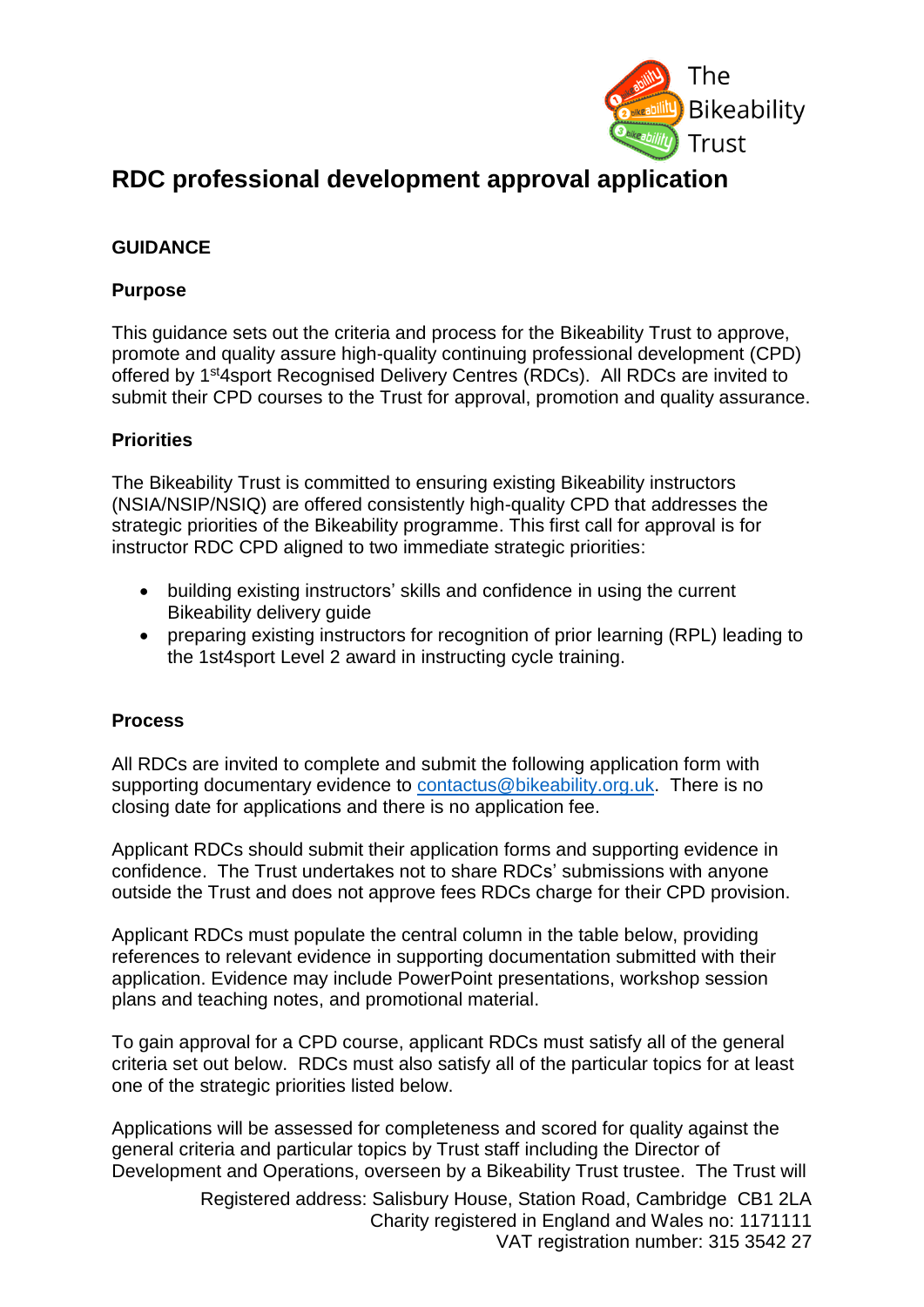

assess all items presented in each application using the Bikeability External Quality Assurance scoring system:

- $\bullet$  0 = no evidence
- $\bullet$  1 = improvement needed
- $\bullet$  2 = satisfactory
- $\bullet$  3 = exceeds requirements.

The assessment outcome will be communicated with feedback to the applicant RDC within two weeks of receipt. RDCs will then have a further two weeks in which to resubmit their application with new evidence for referred items (those scored 0 or 1).

Delivery of approved courses will be quality assured by the Bikeability Trust. Approved courses must be delivered on more than one occasion, and at on at least one occasion the course must be delivered to more than the RDC's own instructors.

The initial approval period for an approved CPD course will be six months, renewed for subsequent 12-month periods on presentation of satisfactory evidence of fidelity to the approved application and quality of delivery. The RDC will be required to satisfy the following requirements to maintain Trust approval for an approved CPD course:

- evidence showing when and where the course was delivered (course dates and locations provided to the Trust)
- declaration that the course was delivered in accordance with the RDC's approved application on every occasion (written confirmation provided to the Trust)
- evidence of the number and Bikeability-provider affiliation of instructors who attended the course (participant numbers for each time the course was run provided to the Trust)
- instructor feedback on the quality and effectiveness of the course (participant feedback data collected online by the Trust).

Failure to provide the above information will result in the RDC's CPD course being removed from the list of approved courses promoted by the Trust.

The Bikeability Trust will promote approved CPD courses to all Bikeability providers and instructors in England. All approved course events (dates, locations, links to the RDCs' websites) will be included on a dedicated instructor CPD page on the Bikeability professionals' website. The Trust will also create a simple online participant feedback form for course participants to compete on their smartphones. Quality assurance results will be added and updated for each course. Links to the instructor CPD page will be promoted through the monthly Bikeability newsletter.

> Registered address: Salisbury House, Station Road, Cambridge CB1 2LA Charity registered in England and Wales no: 1171111 VAT registration number: 315 3542 27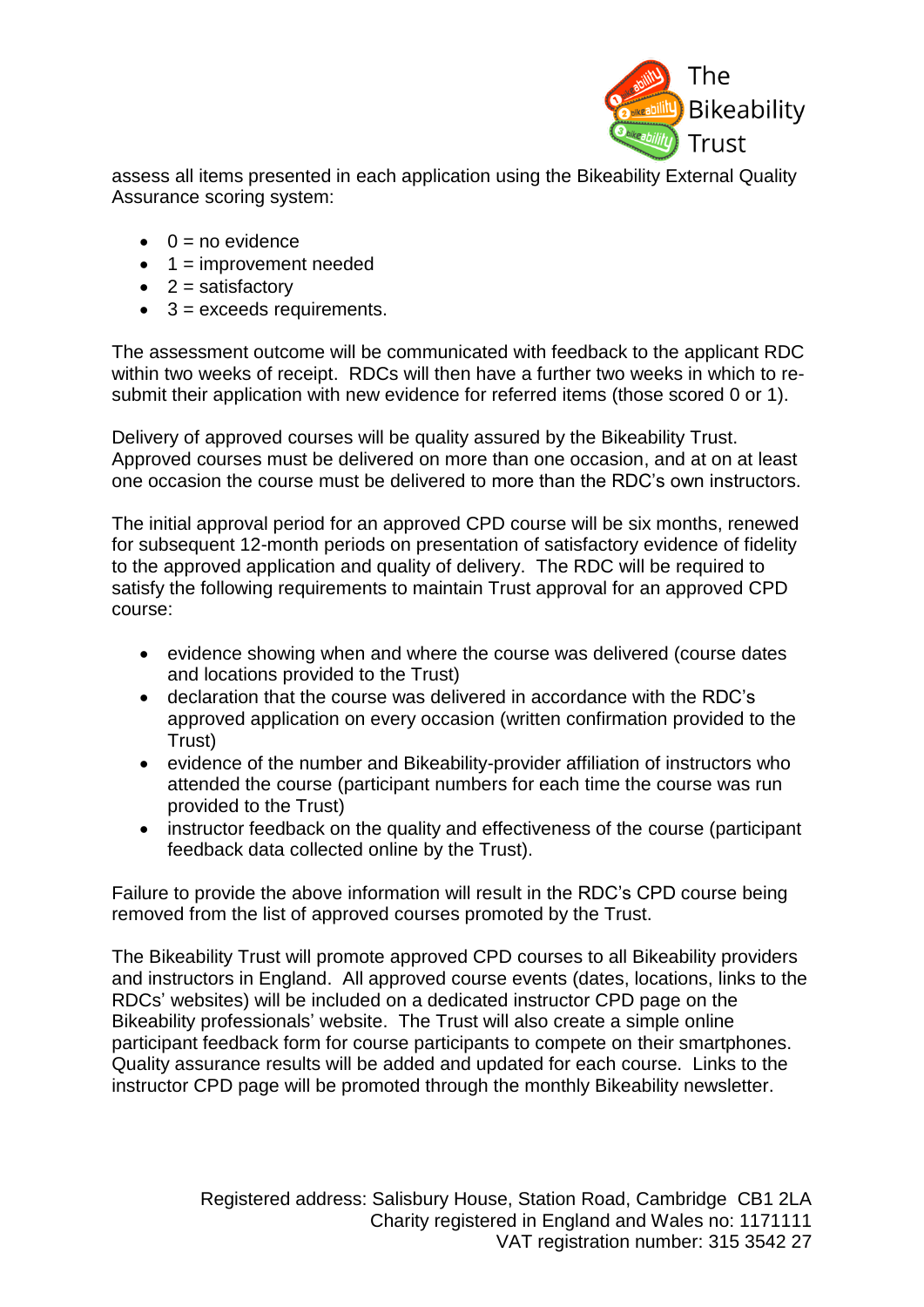

### **APPLICATION FORM**

#### **General criteria**

To obtain approval for their planned CPD course, the applicant RDC must satisfy the following general criteria:

| <b>Bikeability Trust criteria</b>    | References to specific supporting       | <b>Trust</b> |
|--------------------------------------|-----------------------------------------|--------------|
|                                      | evidence provided by applicant RDC      | scores       |
| Applicant RDC must have              | Yes/no                                  |              |
| received at least one grade 4 in     |                                         |              |
| their latest Bikeability EQA         |                                         |              |
| Named 1 <sup>st</sup> 4sport Level 3 | Named individuals                       |              |
| (Minimum) tutors who will            |                                         |              |
| deliver the course                   |                                         |              |
| The course tutors have               | Yes/no                                  |              |
| completed their Level 3 course-      |                                         |              |
| based assessments                    |                                         |              |
| Number of tutors and maximum         | For example: See session plan,          |              |
| number of participants on the        | paragraph 4.                            |              |
| course                               |                                         |              |
| The course venue and facilities      | Consider venue capacity, location,      |              |
| are suitable for the theory and      | toilets, provision of refreshments or   |              |
| practice elements                    | access to shops, suitability of outside |              |
|                                      | space and local roads.                  |              |
| The learning outcomes for the        | For example: See PowerPoint             |              |
| course are clearly stated and        | presentation, slide 2.                  |              |
| specific to the particular topics    |                                         |              |
| (see following sections)             |                                         |              |
| Clear and adequate timings are       |                                         |              |
| provided for all particular topics   |                                         |              |
| (see following sections)             |                                         |              |
| Any practical elements conform       |                                         |              |
| with training ratios set out in the  |                                         |              |
| Bikeability delivery guide           |                                         |              |
| Any practical elements involve       |                                         |              |
| participants in actual delivery      |                                         |              |
| The current Bikeability delivery     |                                         |              |
| quide is clearly referenced          |                                         |              |
| The course includes provision        |                                         |              |
| for participant reflection and       |                                         |              |
| planning next steps in their CPD     |                                         |              |
| The course includes provision        |                                         |              |
| for participants to complete the     |                                         |              |
| Trust's online feedback form.        |                                         |              |
| If signal or smartphone              |                                         |              |
| ownership is an issue, this must     |                                         |              |

Registered address: Salisbury House, Station Road, Cambridge CB1 2LA Charity registered in England and Wales no: 1171111 VAT registration number: 315 3542 27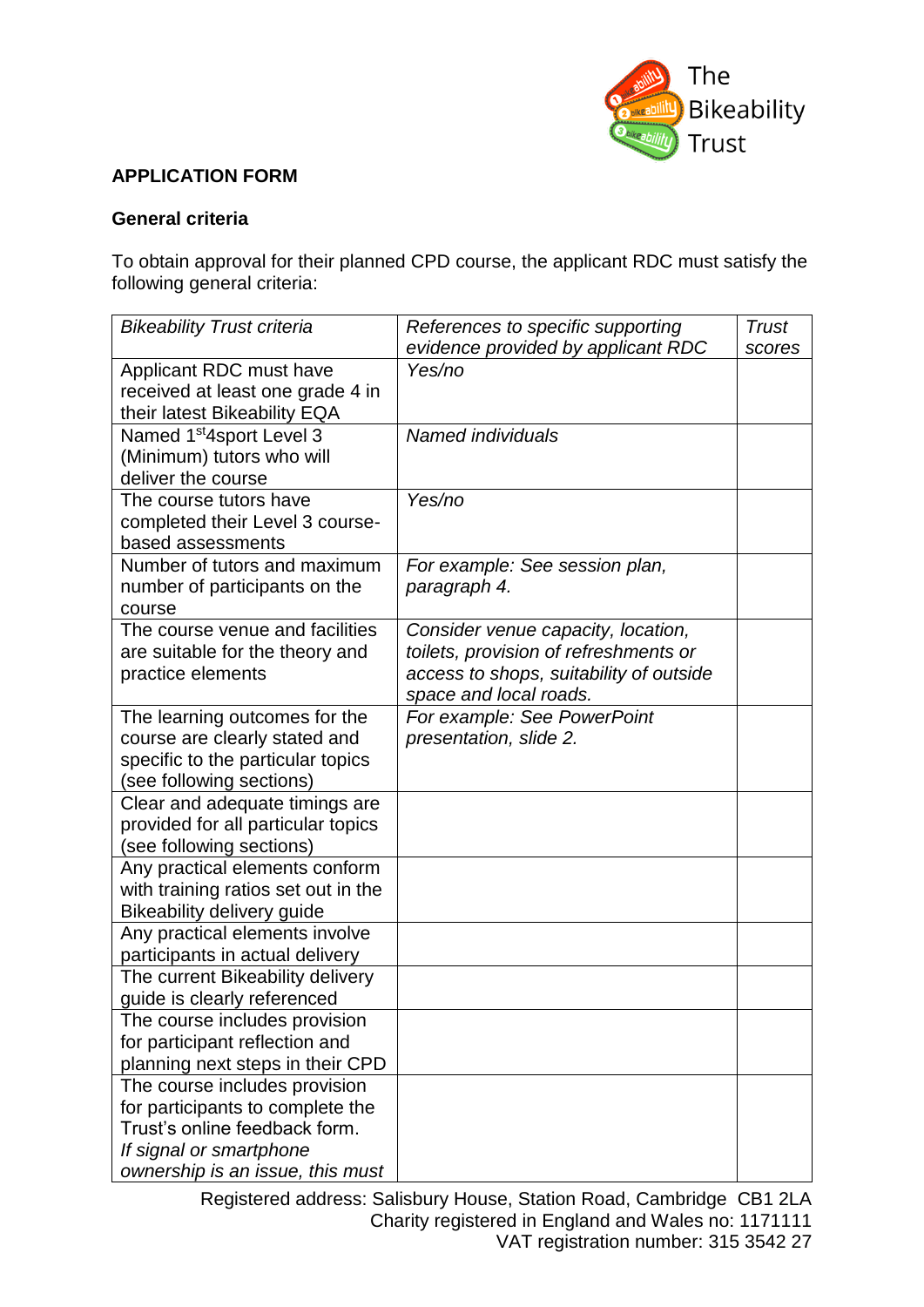

| be completed online by the<br>instructor within a week of the                                                        |  |
|----------------------------------------------------------------------------------------------------------------------|--|
| course.                                                                                                              |  |
| The course will be offered on<br>more than one occasion and to<br>more than just the RDC's own<br><i>instructors</i> |  |
| The course includes clear<br>signposting for continuing<br>participant support by the RDC                            |  |

#### **Particular topics**

Below are particular topics that address the two current strategic priorities of the Bikeability programme and must be covered in approved courses. Each topic must be delivered as a separate course (i.e. not combined with another topic). Careful consideration to the duration of the course should be given, although in some instances it may be possible to deliver two courses over one day.

#### *Topic 1: Bikeability delivery guide*

To obtain approval for their planned CPD course, the applicant RDC's CPD course must cover these particular topics related to the following strategic priority:

• building existing instructors' skills and confidence in using the current Bikeability delivery guide.

| Particular topics                   | References to specific supporting  | Trust  |
|-------------------------------------|------------------------------------|--------|
|                                     | evidence provided by applicant RDC | scores |
| What is new in the 2019             |                                    |        |
| Bikeability delivery guide?         |                                    |        |
| The four core functions,            |                                    |        |
| systematic routines and             |                                    |        |
| independent decision making         |                                    |        |
| Effective delivery: principles,     |                                    |        |
| practices, progression              |                                    |        |
| Training activity structure and     |                                    |        |
| sequencing                          |                                    |        |
| <b>National Standard assessment</b> |                                    |        |
| criteria                            |                                    |        |
| The Bikeability rider progression   |                                    |        |
| tracker                             |                                    |        |
| Bikeability award policy and        |                                    |        |
| certification practice              |                                    |        |